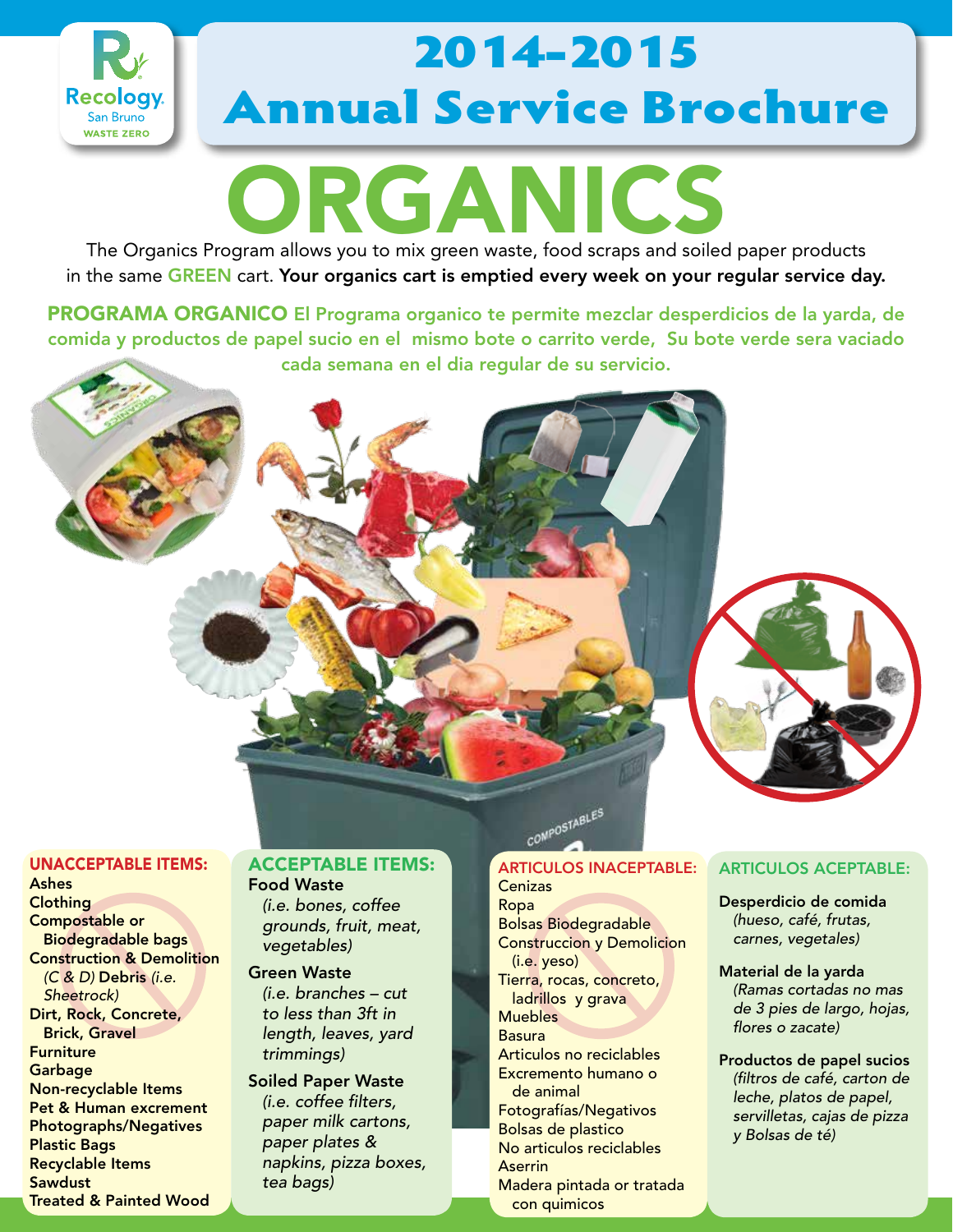## **SINGLE STREAM RECYCLING**

Reminder: *Please place your recycling cart curbside by 6 a.m. on your regular collection day for service. Recordatorio: Por favor ponga su bote o carrito azul de reciclaje en la acera a las 6:00 am en el dia regular de su servicio.*

aus and

**Thronicle** 

### ACCEPTABLE ITEMS

### PLASTICS / PLASTICO

- Bottles, #1-#7
- Buckets
- Party cups
- Tubs, *(includes butter, cottage cheese and yogurt containers)*
- White Utensils only

### GLASS AND ALUMINUM / VIDRIO Y ALUMINIO

- Glass bottles and jars *(labels and lids are OK)*
- Aluminum and bi-metal cans
- Aluminum foil *(clean, no food)*

### MIXED PAPER / CUALQUIER TIPO DE PAPEL

- Aseptics, paper carton with foil liner *(includes boxed soups, juice boxes and soy containers)*
- Phone Books, Catalogs, Magazines, **Newspapers**
- Books *(paperback and hardcover)*
- Cereal, cracker and frozen food boxes *(plastic liners removed)*
- Envelopes, Junk Mail, Paper bags
- Shredded Paper *(please put into a paper bag before placing in recycling cart)*

### CARDBOARD / CAJAS

Cardboard must be flattened to fit inside recycling cart with lid closed. Extra cardboard should be flattened, bundled, tied and placed next to your recycling cart for collection. For ease of handling, bundles may not be larger than  $3$  ft.  $\times$   $3$  ft.

PLEASE REMOVE ALL PACKING MATERIALS before placing cardboard boxes in your recycling cart.

### Collection Services

Your monthly rate includes the garbage, recycle and organics services but is determined by the size of your garbage container. By recycling your paper, bottles and cans and composting your food scraps and soiled paper you may find that you can reduce the size of your garbage cart thus reducing your monthly rate. Garbage carts are available in a variety of sizes. Please contact Customer Service at 650-583-8536 for size options.

BATTERIES / BATERIAS

recycling cart.

R

Recycle your household batteries by sealing them in a clear plastic bag and placing ON TOP of your

PLEASE NOTE: Collection carts are to be used for residential household waste only. If you have Construction and Demolition (C&D) materials please refer to the "On-Call Collection" information on page 3 or call our Customer Service Department for Debris Box information (see page 4) at 650-583-8536.

#### UNACCEPTABLE ITEMS:

Bubble wrap Construction & Demolition (C&D) Materials Food contaminated packaging Garden hoses Packing peanuts Paper towels, napkins, facial tissue Photographs/Negatives Plastic bags PVC pipes **Styrofoam** (blocks or PS #6 recycling symbol) Unmarked plastics (plastics without the #1-#7 recycling symbol)

### ARTICULOS INACEPTABLE:

Plastico de burbujas Residuos de construccion y demolición Envases de alimentos contaminados Mangeras de jardin Toallas de papel, servilletas, papel para la cara Fotografías/Negativos Bolsas de plastico Tubos de PVC o plastico Espuma de poliestireno Plastico no marcado *(Que no tengan numero de #1 - #7 con el símbolo de reciclaje)*

For recycling and reuse options of the materials listed above, please visit San Mateo County RecycleWorks at RecycleWorks. org. If you have questions about the recycling program, please call Recology San Bruno at 650-583-8536.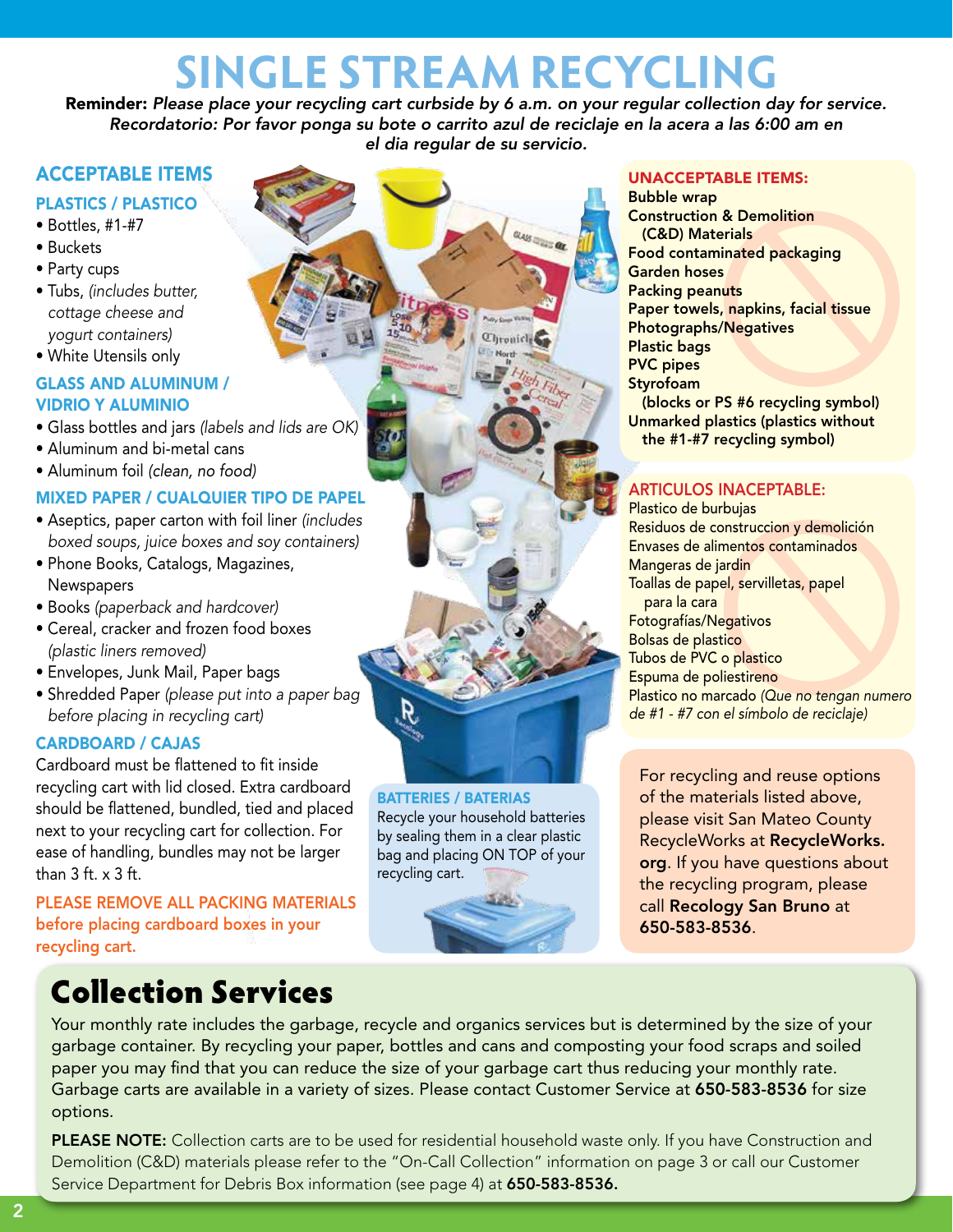# **EXTRA GARBAGE AND HHW REMOVAL**

### HHW, Electronic & Universal Waste Program

The Recology San Bruno Transfer Station (see map below) accepts the following items on Tuesdays and Thursdays, from 10 a.m. - 12 p.m. and Saturdays, from 8 a.m. - 3 p.m. from San Bruno Residents *only.* Please be prepared to show proof of residency.

For more information please visit us online at www.recologysanbruno.com and click on HOUSEHOLD HAZARDOUS WASTE or call our Customer Service Department at 650-583-8536.

- Antifreeze\*
- Car and household batteries
- Cellular phones
- Car Tires, Computers & Televisions (a fee may be charged to recycle these items)
- Fluorescent tubes & bulbs

### County of San Mateo HHW Program

The County of San Mateo provides a free HHW drop-off program, which accepts the following items:

- Art & hobby supplies
- Automotive supplies (liquids, NO Tires)
- Fertilizers & Pesticides
- Fire Extinguishers
- Fluorescent lights & bulbs
- Furniture & metal polishes
- Household batteries
- Household cleaners
- Painting Supplies (all liquids)
- Photographic chemicals
- Poisons
- Pool chemicals
- Propane Tanks
- Thermometers & Thermostats w/ Mercury

To schedule an appointment, call the automated appointment line at 650-363-4718 or visit http://smchealth.org/hhw

### Pharmaceutical and Sharps Disposal

Dispose of old medications in a confidential drop-off container at the San Bruno Police Department: 1177 Huntington Avenue anytime of day or night.

Sharps are defined as medical devices used for self-injection or blood tests which have a sharp tip or end. Contact your Doctor, Pharmacist or Hospital and ask if they offer a take-back program.



For more information about Sharps and Pharmaceutical disposal visit http://smchealth.org/hhw

- Latex (water-based) paint\*
- Mercury thermometers & switches
- Motor oil and filters\*
- Small household appliances (like microwaves, radios, and VCR's)
- *\* A five-gallon limit may apply*

### Twice Annual On-Call Collection Valid July 1, 2014 - June 30, 2015

Residents in single-family homes, duplexes and triplexes are entitled to 2 free curbside pick-ups per year of miscellaneous garbage, bulky items and extra yard waste.

Each On-Call Collection is limited to three cubic yards (3 ft. x 3 ft. x 9 ft.). Excess of three cubic yards will not be picked up. However, if you wish to use both Collections (six cubic yards) at the same time, you may request it when you place your order. For yard waste collection, please use heavy duty paper bags or cardboard boxes. All items placed curbside must be cut down to less than 4ft in length.

This service is offered Monday through Friday only on your regular service day. On-Call Collections are non-transferable and cannot be carried over from year to year. For more information or to schedule your free pick-up, call a Customer Service Representative at

650-583-8536. Please call 24-hours in advance of your service day to schedule a clean up.

NOTE: Weight limits may apply and acceptability of items are at the discretion of the driver.

Hazardous items and Construction and Demolition (C & D) debris cannot be collected at the curb. Please see articles to the left and debris box information on the back for proper removal of these items.

### Self-Haul Disposal

Haul your extra garbage and debris to the Recology San Bruno Transfer Station, located at 101 Tanforan Avenue in San Bruno.

Open to the public on Saturdays only from 8 a.m. to 3 p.m. For rates, please visit us online at

www.recologysanbruno.com and click on TRANSFER STATION or call Recology San Bruno at 650-583-8536.